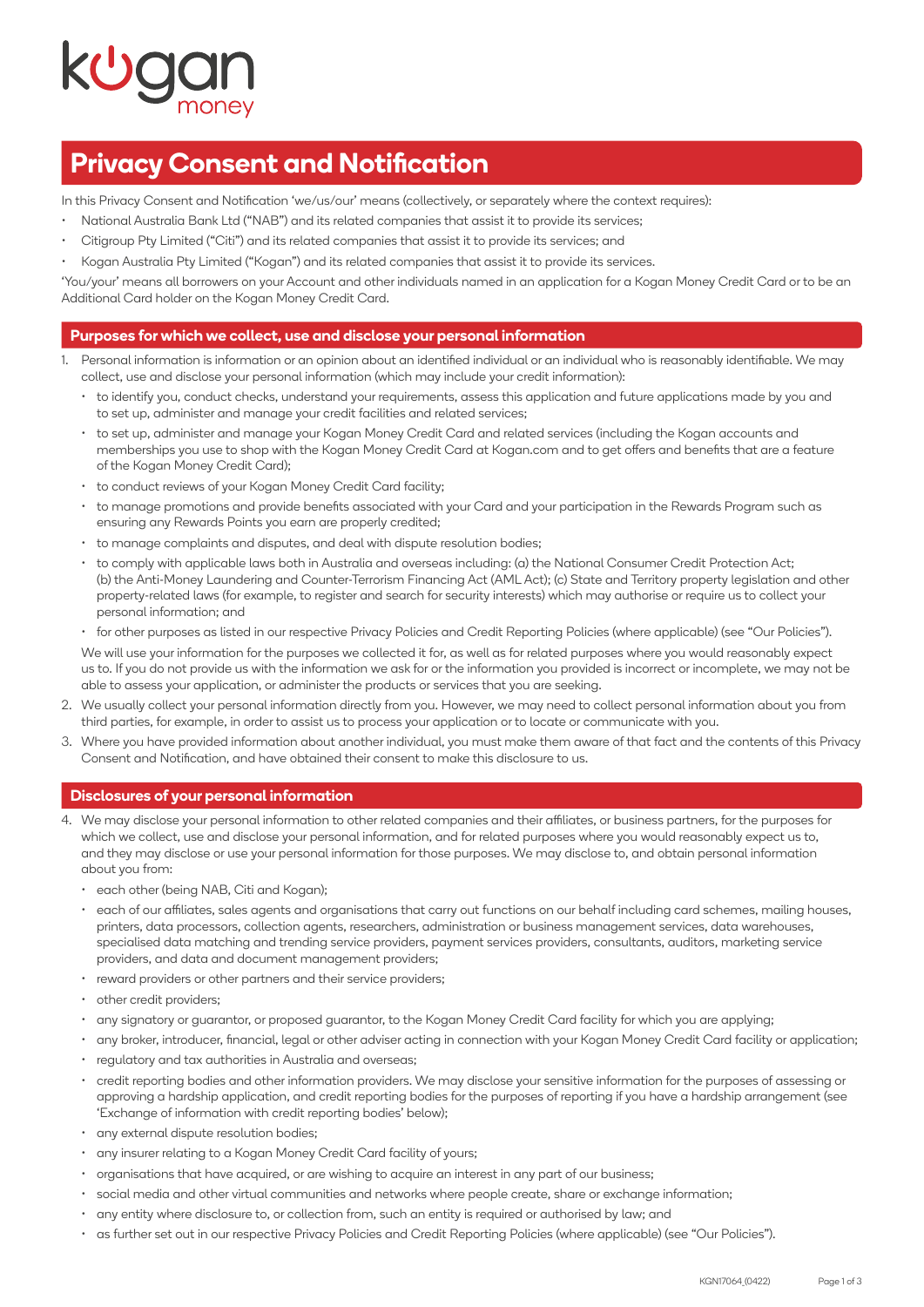# **Identifying you for the purposes of the AML Act**

- 5. We may provide your name, residential address and date of birth to a credit reporting body for the purpose of verifying your identity in accordance with the requirements of the AML Act which is not a credit check. As part of providing that information to the credit reporting body, we may request the credit reporting body to provide an assessment of whether the personal information held matches (in whole or part) personal information held by the credit reporting body.
- 6. The Credit reporting body may prepare and provide an assessment to us and may use the names, residential addresses and dates of birth held by the credit reporting body, for the purpose of preparing such an assessment. Although you agree to us making this request and disclosure of your personal information for this purpose, if you don't wish to proceed with electronically verifying Your identity, You should not continue with the digital application form and instead contact Us for an alternate method of application.

### **Disclosures to overseas recipients**

- 7. Some of the recipients to whom we disclose your personal information may be based overseas. For a list of countries where such recipients are located, refer to:
	- NAB's Privacy Policy at [nab.com.au/common/privacy-policy](http://nab.com.au/common/privacy-policy);
	- Citi's Privacy Policy at [citibank.com.au/privacy](http://citibank.com.au/privacy); and
	- Kogan's Privacy Policy at [kogan.com/au/privacy-policy/.](http://kogan.com/au/privacy-policy/)

#### **Exchange of information with Credit Reporting Bodies ("CRB") and other information services**

- 8. If you are a primary card holder and have made an application for consumer or commercial credit, as part of your application, or have obtained consumer or commercial credit from us, you agree that we can obtain credit reporting information about you from a CRB for the purposes of assessing any application for consumer or commercial credit and collecting payments that are overdue in relation to consumer or commercial credit. You also agree that we can obtain, from any business providing information about commercial creditworthiness, commercial credit reports about you for the purposes of assessing applications for consumer or commercial credit.
- 9. We may disclose personal information about you (including credit information, such as details about the credit that we provide to you, your repayment history and any repayment defaults) to, and obtain credit reporting information about you from, CRBs. CRBs may include that information in reports provided to us and other credit providers to assess your credit worthiness. You can review the relevant policies at the following links: [nab.com.au/common/privacy-policy](http://nab.com.au/common/privacy-policy) or [citibank.com.au/privacy](http://citibank.com.au/privacy). These policies contain information about credit reporting, including the CRBs with which we may share your personal information, their contact details, the type of credit reporting information we share with them (which includes information in relation to defaults and serious credit infringements), and your rights in relation to them (including requesting a CRB not to disclose your credit reporting information if you believe you have been or are likely to be a victim of fraud, or not use your credit reporting information for pre-screening of direct marketing).
- 10. We have the right to conduct reviews of your Kogan Money Credit Card facility from time to time and at our sole discretion. You acknowledge that we will provide personal information to a CRB as permitted by the Privacy Act for each review and that a credit report may be obtained from a CRB for the purpose of any such review.

#### **Our policies (including how to access and correct information and make a complaint)**

- 11. You can review the relevant NAB and Citi policies at the following links:
	- NAB Privacy Policy at [nab.com.au/common/privacy-policy;](http://nab.com.au/common/privacy-policy) and
	- Citi's Privacy Policy at [citibank.com.au/privacy.](http://citibank.com.au/privacy)

You can view the Kogan Privacy Policy at [kogan.com/au/privacy-policy/](http://kogan.com/au/privacy-policy/).

- 12. Our policies include information on how you can access and/or seek correction of the personal information (including where relevant credit information and credit eligibility information) we hold about you. These policies also contain information as to how you can complain about a breach by us (meaning NAB, Citi or Kogan) of the Privacy Act (including where relevant the credit reporting provisions in Part IIIA and the Credit Reporting Code) and how we will deal with such a complaint.
- 13. The relevant policies also set out details of the CRBs to whom we disclose your personal information and how to contact them and seek copies of their policies for handling your personal information.

 There is no charge for making an access request but an administration fee may apply for providing access in accordance with your request. Your request will usually receive a response within 30 days.

# **Consent for NAB and Citi to share your information with Kogan and for Kogan to share your information with NAB and Citi**

14. You consent to:

- NAB and Citi sharing your details with Kogan. This includes details such as identification and contact details, information we receive as part of your application and information relating to your Kogan Money Credit Card and Account (and your use of it); and
- Kogan sharing your details with NAB and Citi. This includes details such as identification and contact details, information we receive as part of your application to become a Kogan member, information about your Kogan account and information relating to your transactions with Kogan.

#### **Your marketing communications preferences**

15. By completing an application as a primary card holder or, by activating or continuing to use your Kogan Money Credit Card as an Additional Card holder, you agree that we, our affiliate companies and our or their partners may use your personal information to keep you informed about offers relating to this product and other products, services, and offers which may be of interest to you. They may do this by phone, mail, email and SMS or other electronic messages. These consents shall remain in effect unless and until you